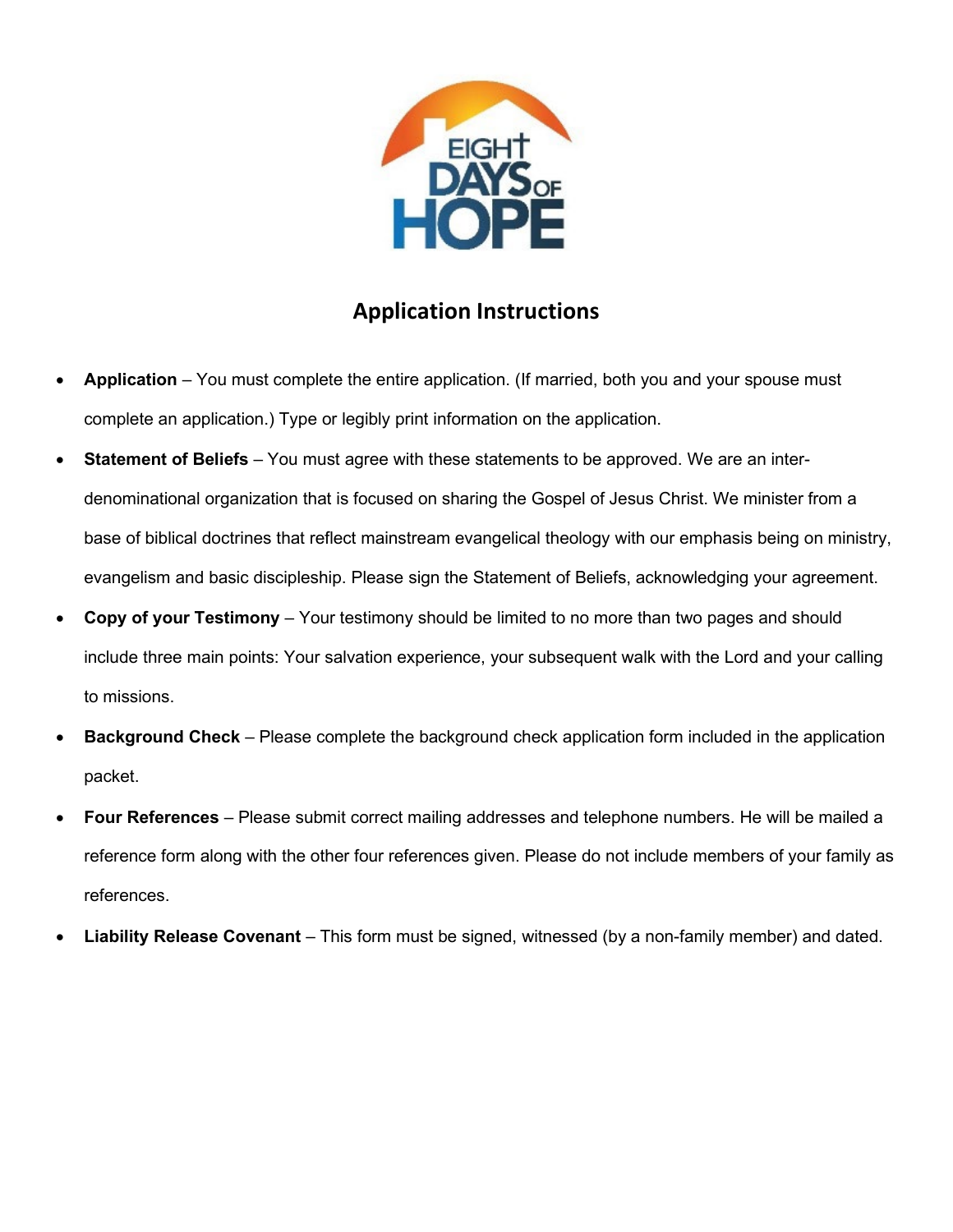# **Missionary Application**

| Date: __________________                      |        |                                                                                                                 |
|-----------------------------------------------|--------|-----------------------------------------------------------------------------------------------------------------|
|                                               |        |                                                                                                                 |
| First                                         | Middle | Last                                                                                                            |
|                                               |        |                                                                                                                 |
|                                               |        |                                                                                                                 |
|                                               |        |                                                                                                                 |
|                                               |        |                                                                                                                 |
|                                               |        |                                                                                                                 |
|                                               |        |                                                                                                                 |
|                                               |        |                                                                                                                 |
| Children:                                     |        |                                                                                                                 |
| <b>Educational and Employment Information</b> |        |                                                                                                                 |
|                                               |        |                                                                                                                 |
| Year Graduated: ___________                   |        |                                                                                                                 |
|                                               |        |                                                                                                                 |
| Year Graduated: ____________                  |        |                                                                                                                 |
|                                               |        |                                                                                                                 |
|                                               |        |                                                                                                                 |
|                                               |        | Previous Employment: ________________________________Position: ___________________________How long? ___________ |
|                                               |        | Previous Employment: ________________________________Position: ___________________________How long? ___________ |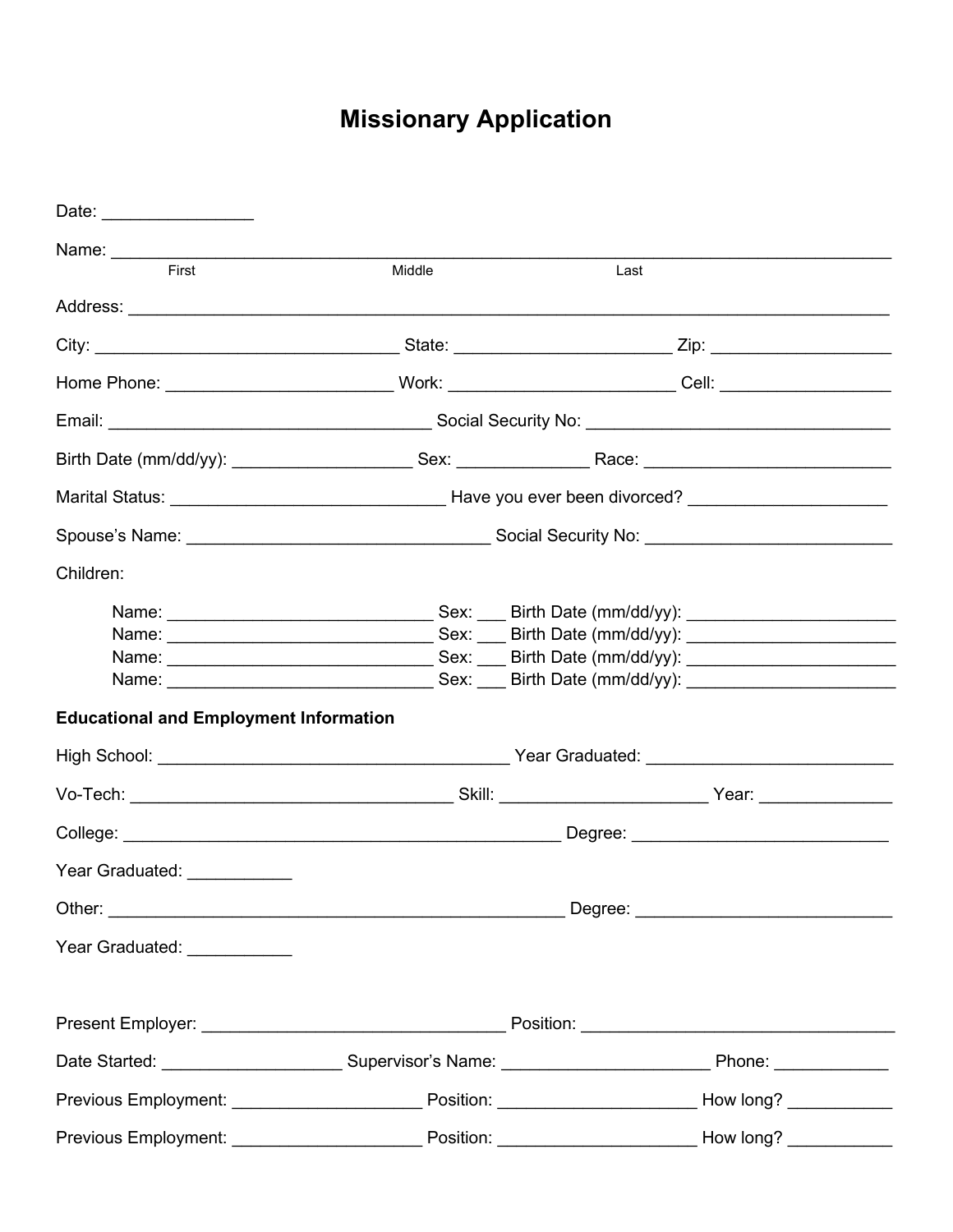List skills, qualifications and/or experiences that would be beneficial in missionary service:

| 1)                                                                                                                                                                                                                   |  | $\left( \begin{array}{ccc} 4) & \begin{array}{ccc} \end{array} & \end{array} \right)$ |  |
|----------------------------------------------------------------------------------------------------------------------------------------------------------------------------------------------------------------------|--|---------------------------------------------------------------------------------------|--|
| <b>Church/Spiritual Information</b>                                                                                                                                                                                  |  |                                                                                       |  |
| Are you a Christian? _____________                                                                                                                                                                                   |  |                                                                                       |  |
|                                                                                                                                                                                                                      |  |                                                                                       |  |
|                                                                                                                                                                                                                      |  |                                                                                       |  |
|                                                                                                                                                                                                                      |  |                                                                                       |  |
| Present Church Ministry Involvement:                                                                                                                                                                                 |  |                                                                                       |  |
|                                                                                                                                                                                                                      |  |                                                                                       |  |
|                                                                                                                                                                                                                      |  |                                                                                       |  |
| Anticipated Length of Service: $\Box$ Short Term (3 mo. - 2 years) $\Box$ Long Term (2 years - longer)                                                                                                               |  |                                                                                       |  |
|                                                                                                                                                                                                                      |  |                                                                                       |  |
| <b>Other Information</b>                                                                                                                                                                                             |  |                                                                                       |  |
| US Citizen? ____________                                                                                                                                                                                             |  |                                                                                       |  |
| Have you ever: (Please check if applicable)<br>□ Been convicted of a felony?<br>□ Filed for bankruptcy?<br>□ Used illegal drugs?<br>□ Do you drink alcoholic beverages?<br>□ Do you use any kind of tobacco product? |  |                                                                                       |  |
| * Attach a written testimony, including your salvation experience, present walk with the Lord, and call<br>to missions.                                                                                              |  |                                                                                       |  |

#### **Health Information**

How would you rate your health and fitness for missionary service?

□ Excellent □ Good □ Fair □ Poor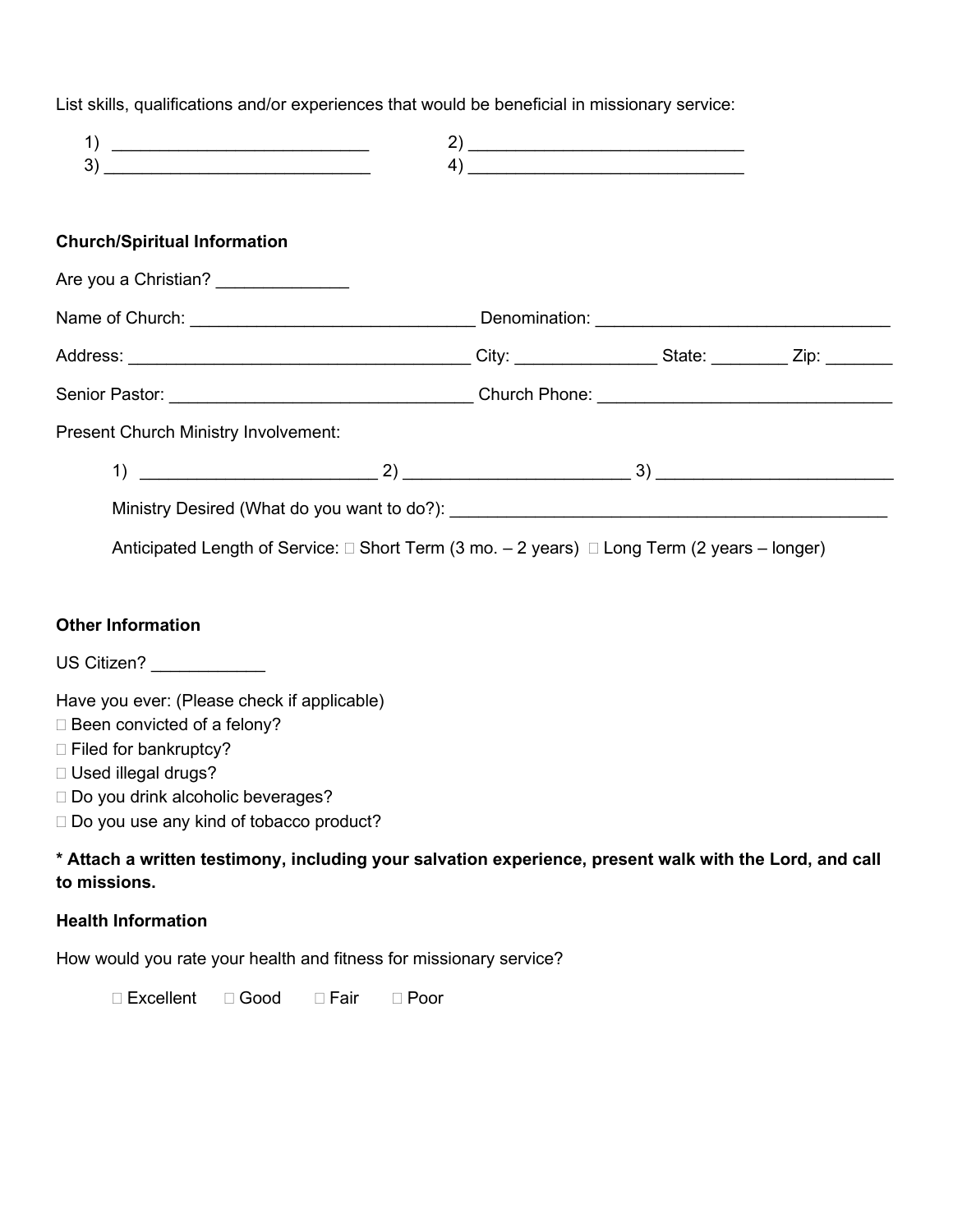Please explain any health problems or concerns:

#### **References**

(Do not use your pastor in this section. You must submit four references, who are different from your spouse's references, and who are not your relatives.)

|                                                                                                           | Home Phone: ________________________Cell Phone: ________________________Email: _______________________________ |  |  |
|-----------------------------------------------------------------------------------------------------------|----------------------------------------------------------------------------------------------------------------|--|--|
|                                                                                                           |                                                                                                                |  |  |
|                                                                                                           |                                                                                                                |  |  |
| Home Phone: ________________________Cell Phone: ________________________Email: __________________________ |                                                                                                                |  |  |
|                                                                                                           |                                                                                                                |  |  |
|                                                                                                           |                                                                                                                |  |  |
| Home Phone: ________________________Cell Phone: _______________________Email: ___________________________ |                                                                                                                |  |  |
|                                                                                                           |                                                                                                                |  |  |
|                                                                                                           |                                                                                                                |  |  |
| Home Phone: ________________________Cell Phone: ________________________Email: __________________________ |                                                                                                                |  |  |
| <b>Pastoral Reference</b>                                                                                 |                                                                                                                |  |  |
|                                                                                                           |                                                                                                                |  |  |
|                                                                                                           |                                                                                                                |  |  |
| Home Phone: ________________________Cell Phone: ________________________Email: __________________________ |                                                                                                                |  |  |

#### **Debt Disclosure**

Please disclose all debts that you currently have, including both secured and unsecured debts (for example, but not limited to: school loans, house loan, car loan, credit card debts, etc.)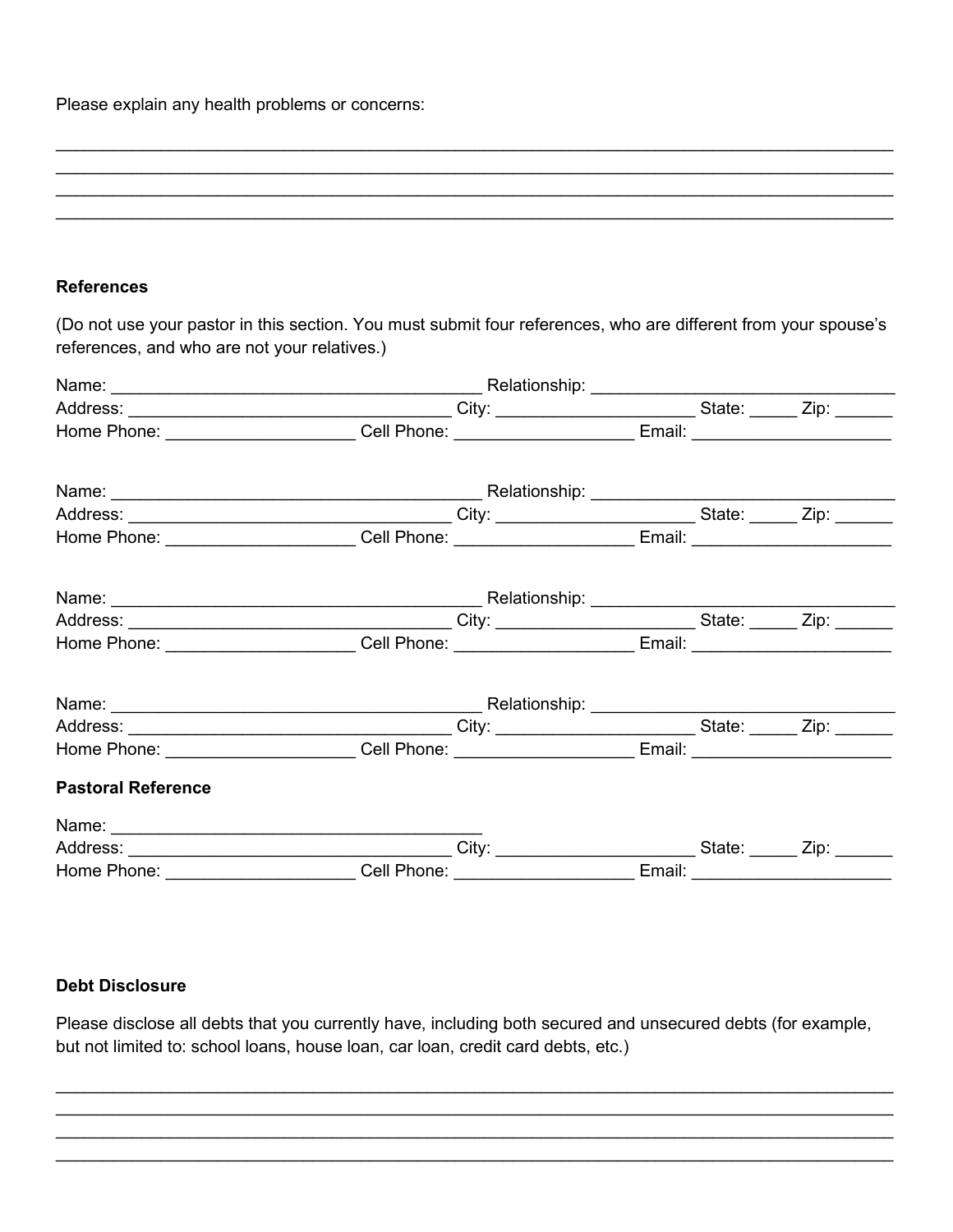#### **Other Information**

Is there any other information regarding you or your family that you feel we should know that might affect your service as a missionary?

Signature

Date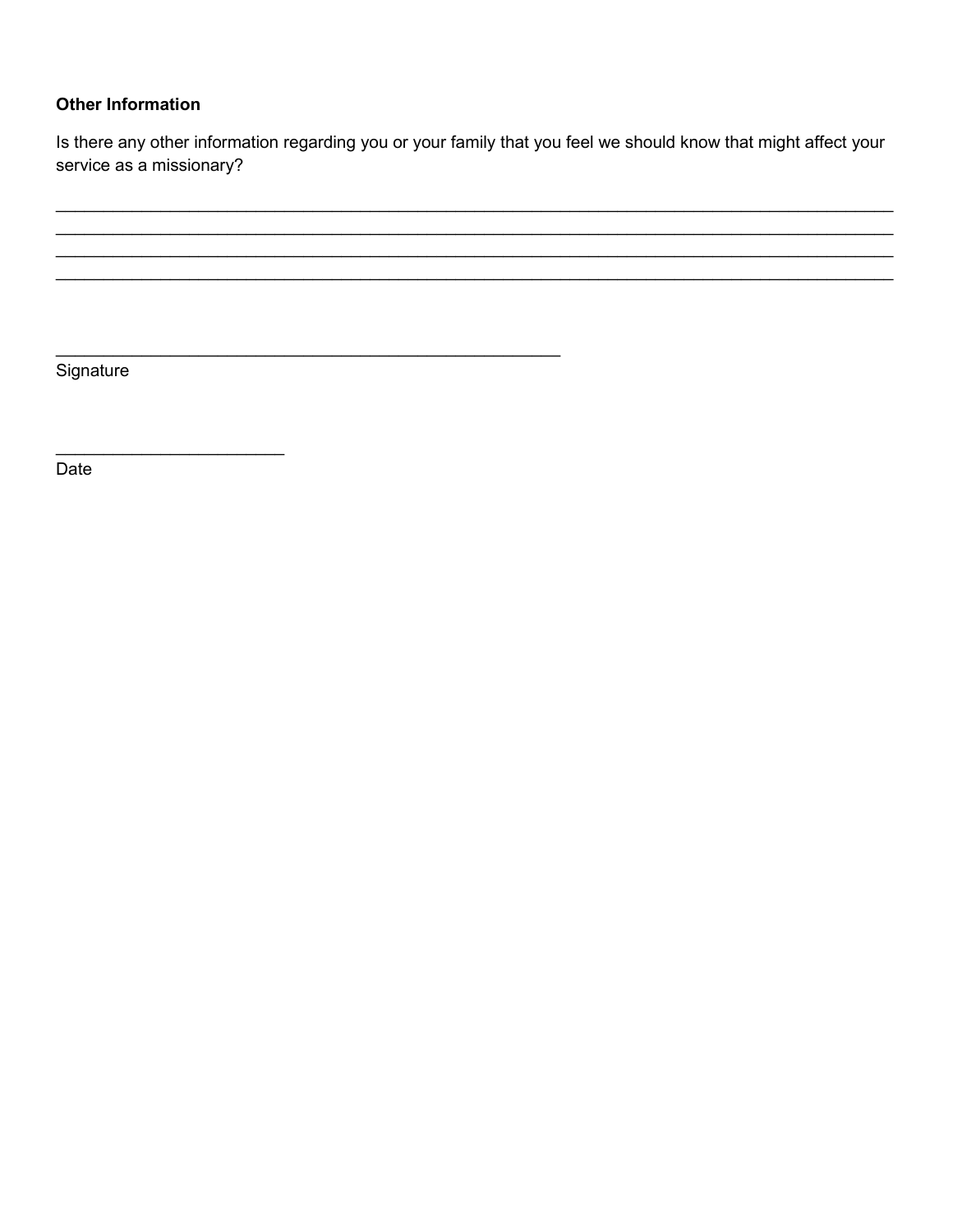## **Statement of Beliefs**

We believe the Bible to be the verbally inspired, infallible, and authoritative Word of God without error in the original writings (2 Timothy 3:16).

We believe in one God, Creator of all things, infinitely perfect and eternally existing in three Persons: Father, Son, and Holy Spirit (Isaiah 45:22, Romans 11:36).

We believe in the deity of our Lord Jesus Christ, in His virgin birth, and in His sinless life. We believe that He died on the cross, taking in Himself all of our sins through His shed blood, and that He rose from the dead, and ascended into heaven from whence He will return with power and glory (John 10:3, 1 Timothy 2-6, 1 Corinthians 15:3-4, Titus 2:13).

We believe that all men have sinned and come short of the glory of God; and that for the salvation of lost and sinful man, regeneration by the Holy Spirit through faith in our Lord Jesus Christ is absolutely essential (Romans 2:23, John 1:12, Titus 3:5).

We believe in the doctrine of justification by faith, realizing that it is impossible for man through works to save himself (Romans 5:1, Ephesians 2:8-9).

We believe in life after death, that "There shall be resurrection of the dead, both of the just and the unjust" (Acts 24:15). We believe in the resurrection of the saved to everlasting life in heaven and the resurrection of the unsaved to eternal punishment (1 Thessalonians 4:16-17, 2 Thessalonians 1:7-9).

We believe that it is the responsibility of all believers in Christ to share the Good News of Jesus as Savior and Lord to all people of the world. We believe we should do this in deeds of love and in the proclamation of the Gospel. We are, therefore, concerned about all physical, social, and spiritual needs of all people, and we will use every opportunity to communicate and express the love of God to a world in need (Acts 1:8, 1 Peter 2:12).

Signature: \_\_\_\_\_\_\_\_\_\_\_\_\_\_\_\_\_\_\_\_\_\_\_\_\_\_\_\_\_\_\_\_\_\_\_\_\_\_\_ Date: \_\_\_\_\_\_\_\_\_\_\_\_\_\_\_\_\_\_\_\_\_\_\_\_\_\_\_\_\_\_\_\_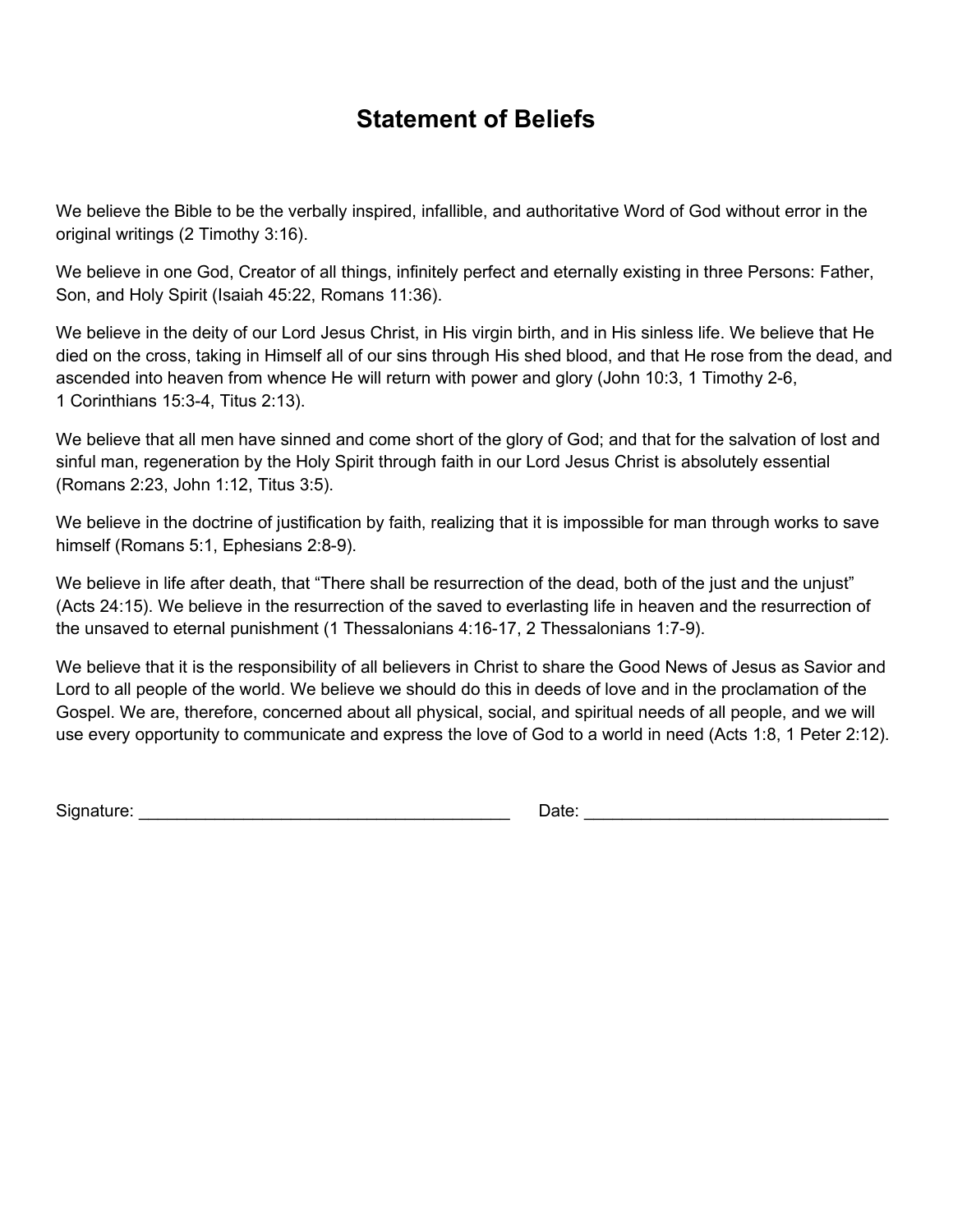## **Liability Release Covenant**

WHEREAS, the undersigned will be working on mission projects which are sponsored in whole or in part by Eight Days of Hope, Inc., a non-profit corporation and,

WHEREAS, the undersigned desires to release and hold harmless Eight Days of Hope, Inc., its Directors and officers from any and all claims, demands or actions because of injury or illness to the undersigned.

NOW, THEREFORE, in consideration of the undersigned working on projects sponsored by Eight Days of Hope, Inc., the undersigned hereby releases and discharges Eight Days of Hope, Inc., its Directors and officers from claims, present and future, known or unknown, in any matter arising. The undersigned specifically assumes all risk involved in travel and work on the projects.

The undersigned will never institute any action or suit at law or in equity against Eight Days of Hope, Inc., its Directors and officers, nor institute, prosecute, or in any way aid in the institution or prosecution of any claim, demand, action or cause of action for damages, cost, loss of service, expenses or compensation for or on account of any damage, loss, or injury either to person or property, or both, whether developed or undeveloped, resulting or to result, known or unknown, past or present or future, arising out of the undersigned working with Eight Days of Hope, Inc., projects.

 $\_$  , and the contribution of the contribution of  $\mathcal{L}_\mathcal{A}$  , and the contribution of  $\mathcal{L}_\mathcal{A}$ 

 $\_$  , and the contribution of the contribution of  $\mathcal{L}_\mathcal{A}$  , and the contribution of  $\mathcal{L}_\mathcal{A}$ 

| Dated, this the<br>dav of | " |
|---------------------------|---|
|---------------------------|---|

Signature Witness

Printed Name **Printed Name** Printed Name **Printed Name**